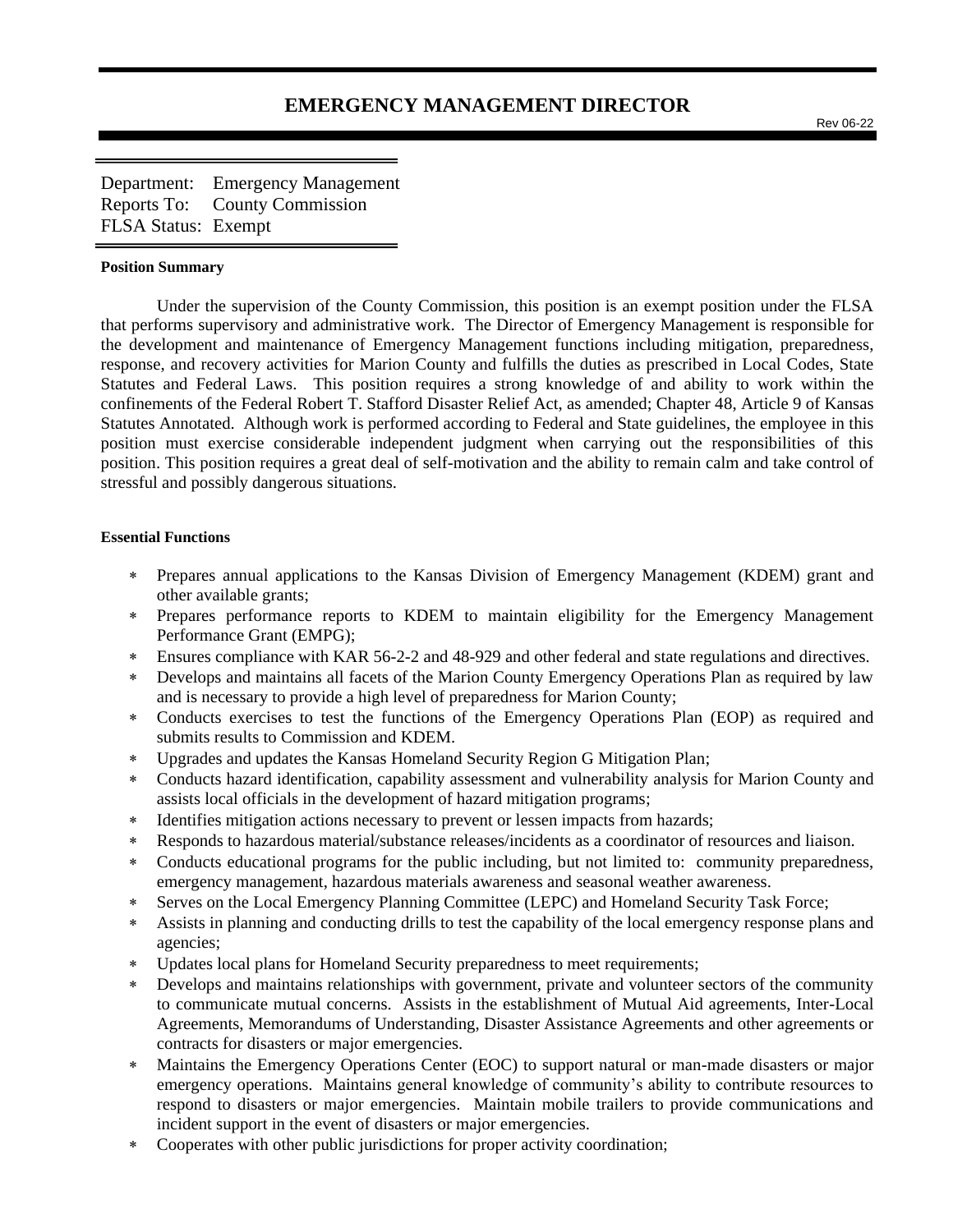## **Emergency Management Director Essential Functions, Continued**

- Develops and implements public information and public relations activities. Communicates with individuals, groups and the media to gain understanding, acceptance and support of emergency planning and programs. Maintains mass notification system and works in coordination with PSAP to broadcast emergency information and instructions to the public for a local, as well as, a national emergency;
- Plans long-term emergency preparedness programs;
- Maintains a weather center in the EOC, directs County storm spotter's activities, and must be a trained storm spotter;
- Initiates action to obtain disaster assistance in the event of a natural or man-made disaster and advises the County Commissioners and KDEM regarding disaster declarations;
- Coordinates response and recovery activities during and following a natural disaster or other emergency;
- Coordinates the management of resources necessary to respond and recover from disaster situations;
- Maintains accurate records of emergency resources;
- Inspects and maintains emergency vehicles and equipment and performs maintenance as needed.
- Works with local emergency response agencies to test and evaluate equipment;
- Keeps the Board of County Commissioners informed of departmental operations, budget status, and legislative issues affecting the department;
- Supervises and evaluates all department personnel;
- Prepares reports on department activities;
- Maintains department inventory;
- Prepares and manages the annual department budget.

# **Marginal Functions**

- Relays information to other agencies, as well as to other jurisdictions, regarding fire, police or EMS matters;
- Provides current and accurate information on weather and road conditions;
- Maintains records for motor vehicle identification;
- Operates radio equipment and a variety of office equipment;
- Keeps a good working knowledge of grant writing and implementation (Federal and State);
- Assists with the development and revision of emergency response plans;
- Recruits volunteers and manages a program of trained volunteers in a variety of disciplines for emergency procedures;
- Assists the public with complaints and concerns;
- Prepares programs and lectures on all emergency management areas including mitigation, preparedness, response and recovery;
- Provides damage assessments and submits reports, as required;
- May serve as a PIO (Public Information Officer);
- Other related duties as deemed necessary or as assigned.

# **Minimum Qualifications Requirements**

Experience: At least three years public safety and/or emergency service experience preferred. Employee is expected to have acquired the necessary information and skills to perform the job reasonably well within six months in the position. Grant writing experience preferred.

Education: REQUIRED: High school diploma or GED equivalent. Must possess certification as "Kansas Certified Emergency Manager" required by Kansas Administrative Regulation or be able to obtain within twenty-four (24) months of employment. Continuing education required maintaining certification. Must be in possession of or have the ability to obtain a valid Kansas drivers license. Must take National Incident Management (NIMS) training and Public Information Officer (PIO) training. PREFERRED: Bachelor's Degree from a four-year college or university.